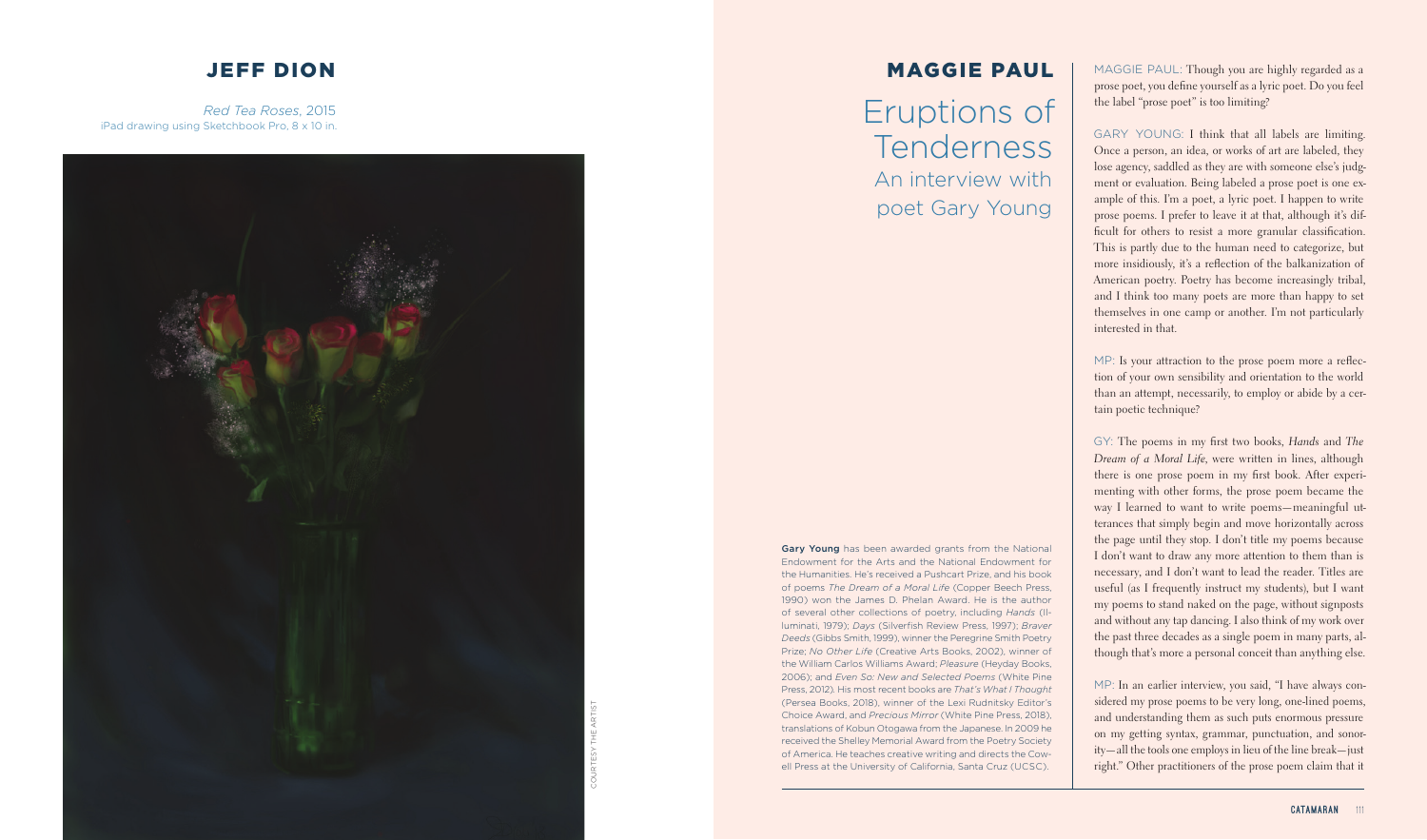MP: There are many different selves if one considers the roles life asks of us—such as for you: poet, painter, husband, parent, son. Can you talk a bit about how the family dynamic and the roles you perform as a poet, parent, and husband have contributed to your work?

MP: Sam Hamill described the poems in *Days* as "transparent and refreshing," claiming "these are poems that .<br>Bashō would admire." When and how did your interest in haiku, Bashō, and the Tang dynasty originate?

GY: In the Gospel of Mark, Jesus asks a man possessed by demons, "What's your name?" And the man answers, "My name is Legion, for we are many." I've always identified with that man. I think that we are all made up of many parts—including many demons, and hopefully an angel or two. I have tried to integrate my life as a husband, a parent, a teacher, and all the other aspects of my existence with the foundational feature of my life as a poet and an artist.

As any poet with children can attest, your children feed you poems in a steady stream. If it had been possible, I'd have had a dozen of them.

GY: I don't know if they still hold book sales in school libraries, but when I was in junior high school, there was sale in our library at Frances E. Willard Jr. High, and for whatever reason, I bought a copy of *The Jade Mountain*, translations of poems from the Tang dynasty by Witter Bynner, and Oscar Williams's *Immortal Poems of the English Language*. I devoured them and decided that I wanted to be a poet. I read every poetry book that I could get my hands on at the public library, and also began reading books about Zen Buddhism. Those two books set the path for my life, and I still have them.

*She took my two hands in hers, pressed and caressed them as if she were bathing me. I held hers as mine were held, stroked her knuckles, her palms, then realized the finger I lightly traced was my own. How strange to find I could show myself such tenderness.*

*—*from *Days*

MP: Galway Kinnell once said, "The secret title of every good poem might be 'Tenderness.'" This makes me think

of your work, and the intimacy it achieves, poem by poem, book by book. Even poems addressing emotional and physical deaths due to illness or violence have, at their center, some degree of tenderness. Why do you think this happens in your poems, and does it ever surprise you?

GY: I think that tenderness is one of the most underappreciated emotional responses available to us. Tenderness is an expression of active empathy. To practice it, we must accept the burden of someone else's pain—or pleasure but without ego, which says, "I know just how you feel!" We can't know the depth of someone else's pain, or their needs, but we can recognize that they exist, and offer what succor or affection we can without judgment or expectation. The world can be a brutal place, and tenderness is a balm, deceptively simple, but profoundly affecting.

 I don't know *why* this happens in my poems, though I'm happy that you think that it does. But I *am* sometimes surprised by an eruption of tenderness.

*Hummingbirds build their nests under the ferns; little cups of lichen, feathers and moss. They cannot walk, but they can hover in the air. They can fly forward and fly back, and when they move into the light, their frail bodies shine with iridescence. Watching them in the garden, my own voice startles me saying, look, there's my heart*. *—*From *No Other Life*

MP: A transparent lucidity comes through your work—a simple utterance of what exists—in part because of your narrator's nonjudgmental stance. Time, memory, geography, and fate come together in a synthesis of images, which invites the reader to enter the poem's narrative and assess the characters and situation for themselves. How do you refrain from judging experiences that clearly reveal cruelty or injustice?

GY: When I was in college, I became fascinated with Carl Jung and his concept of the collective unconscious. I studied alchemy, mysticism, Gnosticism, and other esoterica. I also read the French and Spanish surrealists, and the protosurrealists like Arthur Rimbaud and Comte de Lautréamont—both of them prose poets, interestingly. I became fascinated with surrealism, with the fantastic

affords them more freedom. Can you talk about how form, often considered restrictive, can also be freeing?

GY: Every poetic form makes specific demands and offers specific possibilities. What these poets say about the prose poem could just as well be said about the sonnet. Georges Perec, the French novelist who famously wrote a novel without using a single letter *e*, once said, "I set myself rules in order to be totally free."

MP: There are as many takes on what constitutes a prose poem as there are reasons for writing them. Perhaps most true is poet Joseph Stroud's dismay at so much attention being called to a poem's form. He writes, "Part of the craft is adjusting to the terrain . . . but ultimately . . . what I care about are those poems that make a difference in my life. When I find them, I cherish them. And I try my best to write them."

### GY: Amen to that!

MP: The horizontal structure of the nonlineated prose poem, which you refer to as "democratic" in your essay "The Unbroken Line," is also reflected in your watercolors and pen-and-ink drawings. Is your devotion to and appreciation of the unadorned line in visual art connected to how you envision the line in your prose poems?

GY: They are inextricably linked; my practice as a poet reflects my work as a printer, printmaker, and book artist and vice versa. They're expressions of the same aesthetic and creative urge. In fact, my turn to the prose poem was precipitated by an artist's book that I produced many years ago, *The Geography of Home*—we repurposed the title a few years later for an anthology. That book consists of forty relief prints created by me and my dear friends Gene Holtan and Elizabeth Sanchez. I wrote a text for the book, and we printed it in a single long line for nearly one hundred pages on the back of the images. That long line was reminiscent of my landscapes and made me realize that I wanted my poems to work the same way: to begin and move horizontally across the page until they ended.

I have a deep love for medieval Japanese woodcuts. Precursors to the more famous polychromatic ukiyo-e of

the Edo period, they are simple black-and-white prints similar to those produced in Europe around the same time. I have modeled my own woodcuts after them in much the same way that Japanese poetry has served as a model for my poems.

MP: Your poems can span a long period of time yet still deliver us into an illuminated present moment. Zen maintains that space and time are inseparable; Dogen refers to this as "being-time." Can you talk about how you navigate the use of time in your poems?

GY: I like to condense narratives and employ them in the same way that I use images in my poems. By eliminating that "arrow of time" construct, I can compress, merge, or telescope events and present them as I would visual images, discrete rhetorical devices that can carry the same multilevel echo of interlocking memories, histories, and possibilities that visual images generate.

That "illuminated present" you describe is the "lyric moment" that lyric poetry attempts to capture. You can't really stop time, of course. Insofar as poems take time to read, it's an illusion; but one of the mysteries and allures of poetry is its ability to render the suspended moment and make sustained attention to what's really there available to us. When that happens, it feels like magic, and it is.

Dogen's "being-time" sounds suspiciously like Einstein's "space-time," which Einstein's theory of relativity postulated. When we look at it, much of relativity and the theory of quantum physics are prefigured by Buddhist and Hindu thought.

MP: In *Ten Windows*, poet Jane Hirshfield suggests that a useful way to understand a haiku is "to understand each of its parts as pointing toward both world and self." Can you talk about how this gesture appears in your poems, and the types of discoveries that arise as a result?

GY: I think that it's important to remember that we are a part of the world, not distinct intelligences somehow removed from the great scrum of existence. I try to keep that in mind when I write poems. I remember reading Alan Watts, who said, "You are the universe experiencing itself." I like the idea of writing poems both of and for the world.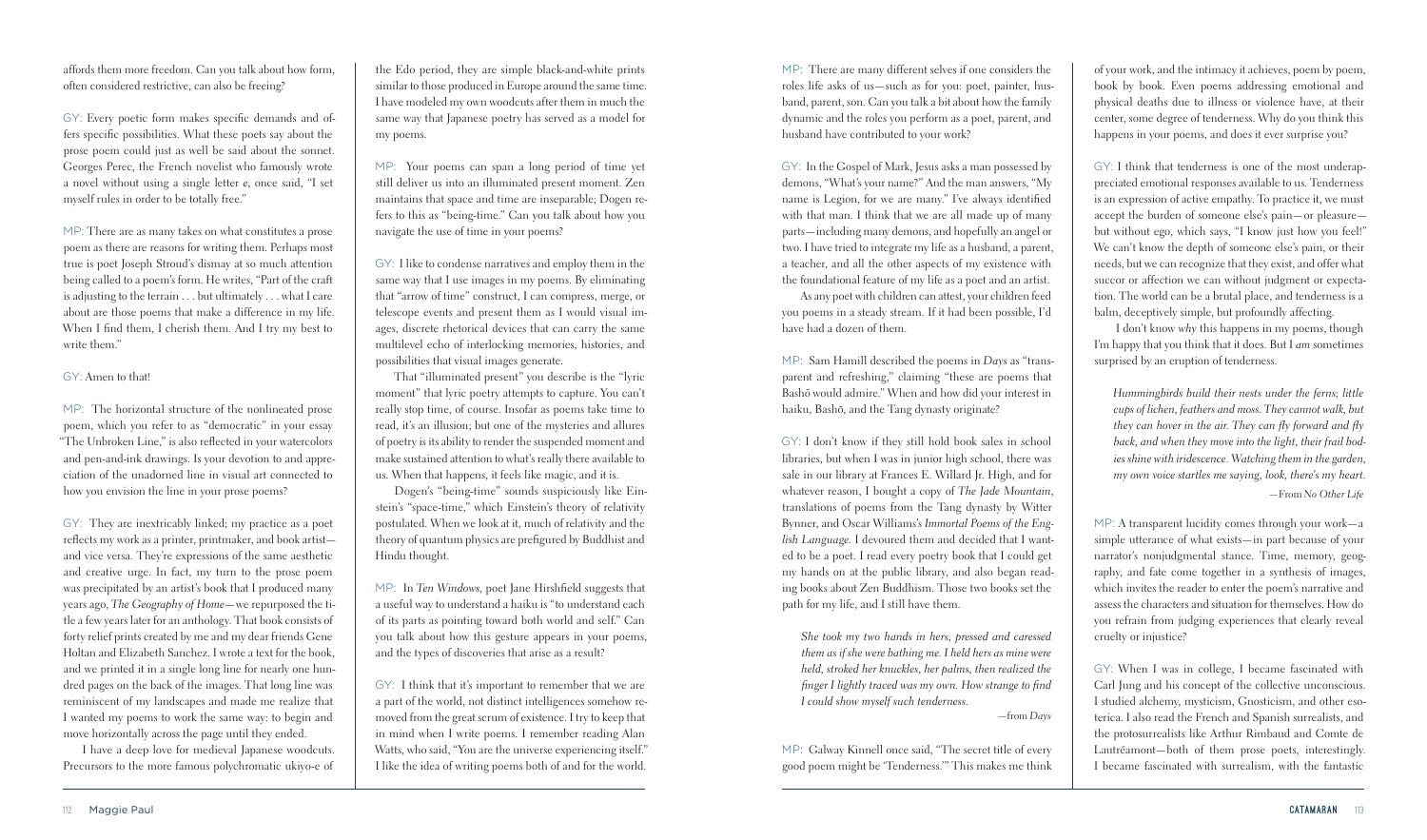paint scenes of near-death experiences—drownings, lost children, children with cancer. Have health issues and the illnesses of loved ones kept your sense of awe and wonder alive, as in the poem "Two girls were struck by lightning," which concludes with, "It's a miracle they were born at all."

GY: Illness—my own, and that of others—is a recurrent theme in my poems. I would probably say that illness has generated as much paranoia and dread in me as it has awe, but being mortal, illness, injury, and ultimately death are all parts of the package. If we don't come to terms with that, life will be even harder than it already is.

MP: In "This tumor is smaller" from *In the Face of It* (C&C Press, 2008), the doctor explains that "Every body is a machine. . . . when they break, I fix them. But there's an art to it." We don't know what the speaker thinks or feels, just the truth of the exchange and a silence laden with the possibility of healing, or not healing. Is this your invitation to us to "be" with the unknown, to accept negative capability and enter into the humility of what it is to be human?

GY: In the case of this poem, my surgeon was challenging me to keep fighting. The odds of my survival—of cancer, in this case—were extremely slim. But my doctor had been an army surgeon, and I'm sure he had seen some soldiers who gave up and others who found an inner strength to battle on. In this situation, I think he was pushing me to find the reserves I would need to prevail. I'm alive; who's to say it didn't work?

*I offer God what happens in time.*

MP: From the early poem "When I was five," where it occurs to the child-speaker that "God could lose me like a sweater," to the opening poem of *If He Had*—the final book in *No Other Life*—which begins, "I am not an incidental thought of God's," your poems acknowledge that the powerful presence of God underlies the mystery of life's coincidences. Can you talk about your sense of God as a divinity that transcends the religion with which you grew up?

GY: I was raised in the Methodist church—my grandfather was a Methodist minister—and although I abandoned my faith when I was about twelve, it left a scar, or at least a stain, on my psyche. The cadences of the Bible still ring in my ears and remain a major influence on my poetry. I later studied Catholic writers—contemporary philosophers such as Jacques Maritain and Thomas Merton and, of course, Thomas Aquinas. I was particularly attracted to the Scholastics and their rigorous devotion to specificity and precision of language. Not having been raised Catholic, I was not burdened with memories of having been scolded by nuns in elementary school, or tormented by fears of damnation, which several Catholic friends of mine endured. It opened a whole new way of thinking, and without the guilt!

Like Simone Weil, the French philosopher and mystic, I feel that there is much of me that is unready for God. If there *is* a God, one assumes that he—she? they?—should be available, but that doesn't always seem to be the case. In any event, few of us would have the capacity to recognize God if we passed him on the street. An old Buddhist monk once told his disciples, "If you meet the Buddha on the road, kill him." I sympathize with that.

My faith, such as it is, has been molded by many disciplines over my life: by Christianity in childhood; by Buddhism, which I've studied and practiced imperfectly for most of my adult life; by my wife's Judaism; and by Daoism, which resonates with my own deepest convictions. I suppose I'm just a skeptical believer in the forces that move us. God shows up in my poems when I can't find an alternative.

MP: You have collaborated with poet Christopher Buckley on three books, two of which center around California: *The Geography of Home: California's Poetry of Place* (Heyday Books, 1999) and *Bear Flag Republic: Prose Poems and Poetics from California* (Greenhouse Review Press, 2008). Both of these anthologies include commentary, biography, and sometimes personal treatises by the poets on their own work. As poet Dana Gioia's *California Poetry: From the Gold Rush to the Present* did, these anthologies place California with its particular history, culture, and landscape firmly on the map of essential American poetry. How did *Bear Flag Republic* come about?

and the macabre, and I tried to write poems that mined my subconscious and my dreams to reveal the world hidden behind this world. Even in graduate school I wrote loosely in a style of American surrealism then popular, but it left me unsatisfied. Ultimately, I concluded that reality is much more interesting than anything that I can imagine, and I have tried to describe the world as I experience it with as much clarity and objectivity as I can. The world is so rich in correspondences and constellations of meaning. Entering a poem without judgment or expectation allows me to write poems that honor the world and the people I share it with, to be a piece of the mystery.

MP: The personal pronoun *I* is used liberally in your poems. Yet your poems avoid self-absorption. Is this one of the ways you take the reader into your confidence?

GY: I hope it works that way in my poems. It's also an attempt to accept responsibility for what's being said. I often quote people in my poems (my children, friends, strangers), but I never use quotation marks; I want the reader to remember that it's me talking, or least the "me" that pretends to be the person writing the poem they're reading. I like to think that because of this, the reader will trust me—or at least recognize that I'm trying to be honest.

MP: Poems revealing your mother's complex character are among your most moving. For example, in *Braver Deeds*, the speaker reveals that even as you are at the brink of death, it is your mother who garners sympathy and attention. Another poem describes how she instructed you, as young boy, to run back into a burning house to save your sister. She is detached from the risk this imposes on you. In an emblematic poem about saving money to give your mother violets, she says, "they're beautiful, but they never last."

Has your mother's ability to deliver such contradictions in a single statement taught you the value of the sentence to contain a Whitmanesque multitude?

GY: I've never really thought about my mother in that way; that's an interesting notion. My mother was an extreme narcissist who insisted on being the center of attention, but she was also a very damaged human being with

deep insecurities. Her own mother was an unfeeling, ruthless stage mother, whose affections were mercenary and deeply hurtful. She exploited my mother and my mother's sister from the time they were children, and she tried to take my mother's earnings from her recordings and performances even after my mother married. My mother left *her* mother to live with my father, an even greater narcissist than she was, and a sociopath to boot. My mother lived in a somewhat demented environment all of her life, and she was adept at shuttling between the performative life of an entertainer and the coarse, frequently violent life at home. She taught me a lot of things, and I suppose that embracing contradictions was chief among them.

MP: In "My mother entertained the troops in Vietnam," your mother claims, "I've never felt as safe as I did while I was there. . . . those boys couldn't do enough for me; they treated me like a queen." The poem ends not in the voice of the mother, but in that of the speaker, who adds matter-of-factly, "I still have a picture of the one who gave her his life." This piece of shocking information is delivered with the psychic distance of a reporter. How has the distance she put between herself and others affected you?

GY: Because my father was a violent alcoholic and my mother was an abused depressive who became addicted to alcohol and drugs, reality was always fungible in our household. Both of my parents put on one face for the outside world and tried to maintain that facade even in front of one another, their children, and their own parents. Lies and distortions of the truth were told and maintained, and my siblings and I were expected to keep secrets, even from ourselves. Breaking out of that dynamic was necessary but painful and required a great deal of psychic energy and soul-searching. I had to train myself to see things as they really are—marrying a woman for whom emotional honesty is a paramount virtue helped tremendously. I also needed to recognize the damage and the pain that my parents had each suffered and forgive them for being who they had become.

MP: Some of your poems address health crises; life-anddeath diagnoses teeter in the balance. Several poems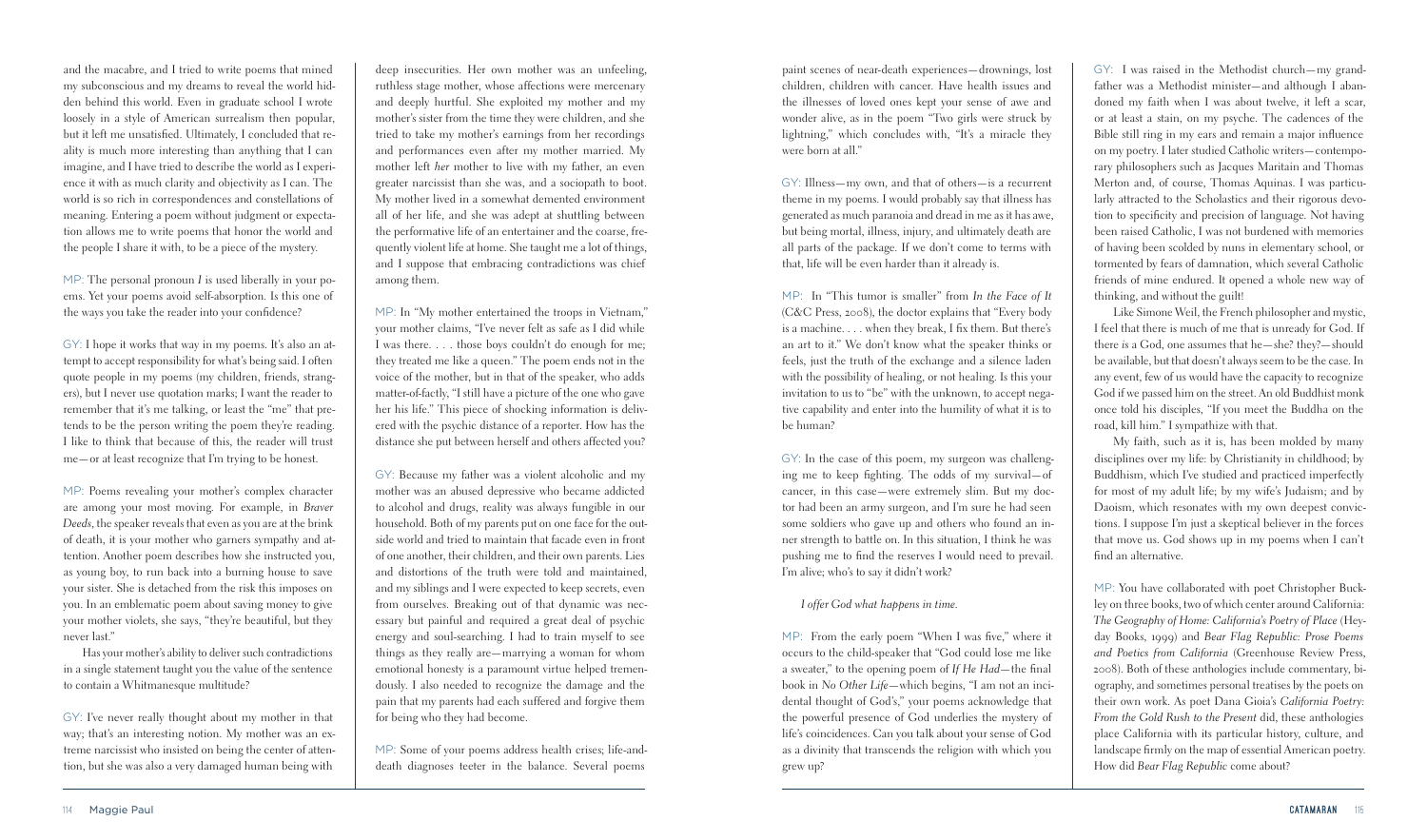understand how a poem works than to take one apart and put it back together in your native tongue.

MP: Can you share how the stylistic elements of Japanese and Chinese poetry are reflected in your prose poems?

GY: Because the Chinese and Japanese poetry that I have studied and admire was originally written in strict poetic forms—haiku, tanka, haibun, shih—the stylistic influences have been necessarily oblique. But what has always attracted me, particularly with Japanese poetry, is its brevity and concision and the seemingly effortless movement from one part of a poem to the next. In Chinese poetry there is an abundance of the tenderness you've mentioned. So many poems about saying goodbye to friends, to sharing a last cup of wine with them and lamenting when they're gone. In both traditions there is a great appreciation of nature and natural forces that has always resonated with me. Japanese haibun, a mixture of haiku and poetic prose, in particular, Bashō's Narrow Road to the Far North and Issa's *The Year of My Life*, have inspired much of my work in the prose poem.

MP: Have poets Gary Snyder and Jack Gilbert had an impact on your work and your life as friends and colleagues?

GY: I've known Gary Snyder for many years, and though I never met Jack Gilbert, I've always admired his poetry. Both men have had an enormous impact on American poetry and on American poets, and I'm no exception. I've lived in the Santa Cruz Mountains for decades, and Snyder's descriptions and evocation of life surrounded by "mountains and rivers" have been a touchstone for me ever since I started writing.

MP: Can you share how you came to know Santa Cruz poet Morton Marcus?

GY: I first met Morton Marcus at a poetry reading in the early seventies while I was in college, but I'm sure it left no impression on him; I was just a kid with dreams of being a poet. I loved Mort's first book, *Origins*, which I put on my book list for my MFA exam. After I received my degree and returned to Santa Cruz, I ran into Mort

often at readings and other cultural events. I always felt he was kinder and more accepting of me than I deserved. We read together frequently over the years, and we both taught several times at the summer Writers' Conference at Foothill College, where the two of us got to know each other well. Mort and I each had books published by the same publisher at one point. We took our poetry show on the road many times as a consequence, and always had a ball. The conversations, especially over meals after our readings, were the highlight of those trips. Mort was an inspiration, and kind of poetic big brother, though he always treated me as an equal, even when I was just starting out. I've never forgotten that.

MP: How has the poetry of Kenneth Rexroth influenced your work? Did you know Rexroth personally during your time in the Bay Area?

GY: I only met Rexroth once, when he read at the Santa Cruz Poetry Festival in the early seventies, but I've been reading his poems and his translations from the Japanese and Chinese since I was in high school. His influence in the Bay Area has never waned, and I hope that his influence will continue to grow. He was an American original and a great poet, translator, and essayist. He's one of the brightest stars in my personal pantheon.

MP: What effect have the CZU fires of 2020 had on your home and printing press, both of which are located in the Santa Cruz Mountains? Has the forecast for imminent fires in the future changed your relationship to place, particularly the area you call home?

MP: A translation of a poem by Li Bai (701–762) appears in a recent issue of *Catamaran*. It was a collaboration between you and the Chinese writer Yanwen Xu. Do you typically collaborate with Chinese or Japanese poets when translating such works?

> GY: The devastating CZU Lightning Complex Fire began with a few smaller blazes. One of them, the Warrenella Fire, started just over the ridge from our house. We stayed up all night watching the lightning and knew that we were in for trouble. Both of our adult children had moved home due to COVID, and as the fire threatened the house, we evacuated to town. For two weeks we didn't know if our house was standing or not. In the end, the fire wrapped around our property. Dozens of friends close by lost their homes. My wife's studio was singed, and my studio was heavily damaged by branches thrown

GY: Chris and I are Californians born and bred, and, like many native Californians, we can get enthusiastic about our home state. We had great success with *The Geography of Home: California's Poetry of Place*, and we decided to do another anthology that focused on the wonderful work of poets in our state writing prose poems. We began by including poems that we knew and loved, but once we started searching, we were overwhelmed by the tremendously innovative work being done by California prose poets. We decided to include essays with the anthology, and in truth, those essays could easily have comprised their own volume. We worked on that project for several years.

MP: One compelling statement from the introduction to *Bear Flag Republic* pertains to haiku and the object poem in prose: both are usually "written away from the writer's desk and in the presence of the object" where "the conscious mind gives up, at least to a degree, the adversary position it usually adopts toward the unconscious, and a certain harmony between the two takes place." Do your compositions typically arrive when you are outside in nature/the world, when you are at your desk, or both?

GY: I seldom sit down at the computer and just start writing. I have always carried a notebook with me, and I jot down images, ideas, dreams, memories—as well as recipes, phone numbers, and whatever else I don't want to forget. When I think I have something that might become a poem, I transfer my notes to the computer and work on the poem from there.

 When I first started writing, I used a typewriter and would type up a draft, make notes and emendations by hand, type up a new draft, and scribble on that until the poem was done. I work essentially the same way with the computer, printing out drafts, revising by hand, and repeating until the poem is finished.

MP: Your and Christopher Buckley's book *One for the Money: The Sentence as a Poetic Form* (Lynx House Press, 2012) urges us to free our relationship to, and perception of, the sentence as a limited unit of meaning and recognize its wide-ranging, unstoppable power. Your one-line poem "I would live forever if I could, but not like this,"

from the collection *If He Had*, is a perfect example. Has the meaning of "this" changed for you since this poem was written?

GY: No, it hasn't changed at all. Life is hard, and blessedly brief. Once is enough.

## MP:

*I have long thought of the world as a huge begging bowl, and in this small valley, I feel as if the earth itself has become the bowl, and I am living in the middle of it, alone with the gift of my own life.*

How did this one-line poem from *New Mexico Journal: Rio Vallecitos* (C & C Press, 2009) come about?

GY: I wrote this poem while on a residency in New Mexico. I was working on my book *Braver Deeds*, which I finished while I was there. That book is an exploration of violence, and it was difficult to write. To clear my head while I worked on it, I kept a poetic diary of my time there, and though this poem may have been polished up a bit, I suspect that it came out pretty much as it now stands.

GY: I published a book of translations from the Japanese a few years ago, and a book of translations from the ancient Chinese will be published next year by White Pine Press. In both instances I collaborated with native speakers. In the case of my new book, I worked with my friend Yanwen Xu, a student at ucsc. My approach was to first make a translation of each character, then we worked on a gloss of what's going on in the poem, and finally I tried to capture as faithfully as possible the literal meaning and the subterranean meanings—allusions to Buddhism or Taoism, commentary on then-current politics, friendships, and personal history—in translations that work as poems in English. As many have said, there is no better way to